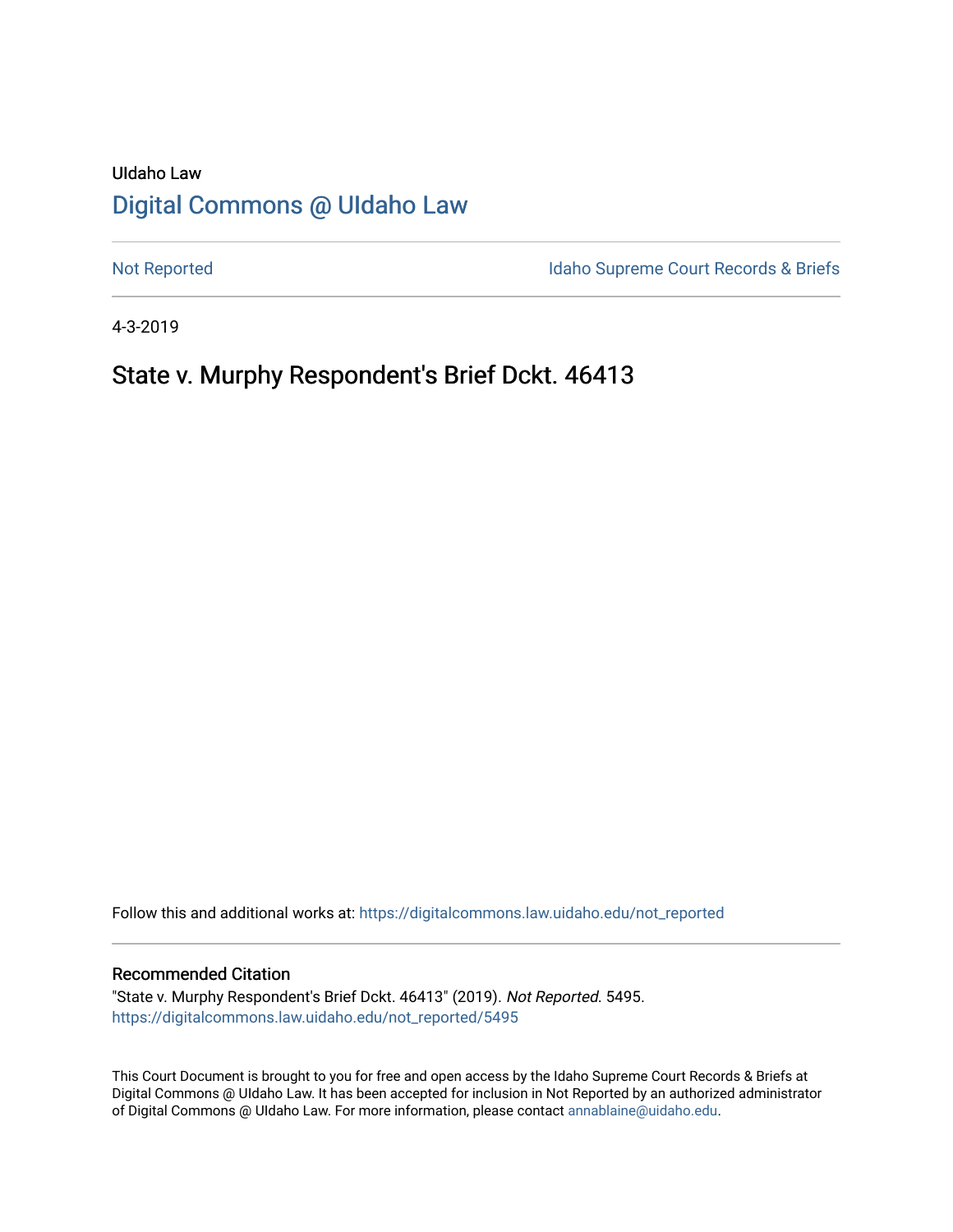Electronically Filed 4/3/2019 3:58 PM Idaho Supreme Court Karel Lehrman, Clerk of the Court By: Brad Thies, Deputy Clerk

LAWRENCE G. WASDEN Attorney General State of Idaho

PAUL R. PANTHER Deputy Attorney General Chief, Criminal Law Division

LORI A. FLEMING Deputy Attorney General P.O. Box 83720 Boise, Idaho 83720-0010 (208) 334-4534 E-mail: [ecf@ag.idaho.gov](mailto:ecf@ag.idaho.gov) 

### IN THE SUPREME COURT OF THE STATE OF IDAHO

| STATE OF IDAHO,       |                           |
|-----------------------|---------------------------|
|                       | NO. 46413-2018            |
| Plaintiff-Respondent, |                           |
|                       | Ada County Case No.       |
| V.                    | CR-FE-0000-19301          |
|                       |                           |
| MICHAEL DAVID MURPHY, |                           |
|                       | <b>RESPONDENT'S BRIEF</b> |
| Defendant-Appellant.  |                           |
|                       |                           |

<u>Issue</u>

Has Murphy failed to establish that the district court erred by denying his Rule 35 motion for correction of an illegal sentence?

### Murphy Has Failed To Show Error In The District Court's Denial Of His Rule 35 Motion For Correction Of An Illegal Sentence

In 1992, pursuant to a plea agreement that included a waiver of his right to appeal his convictions and sentences, Murphy pled guilty to robbery and three counts of rape, and the district court imposed concurrent unified sentences of life, with 40 years fixed. (R., p.76.)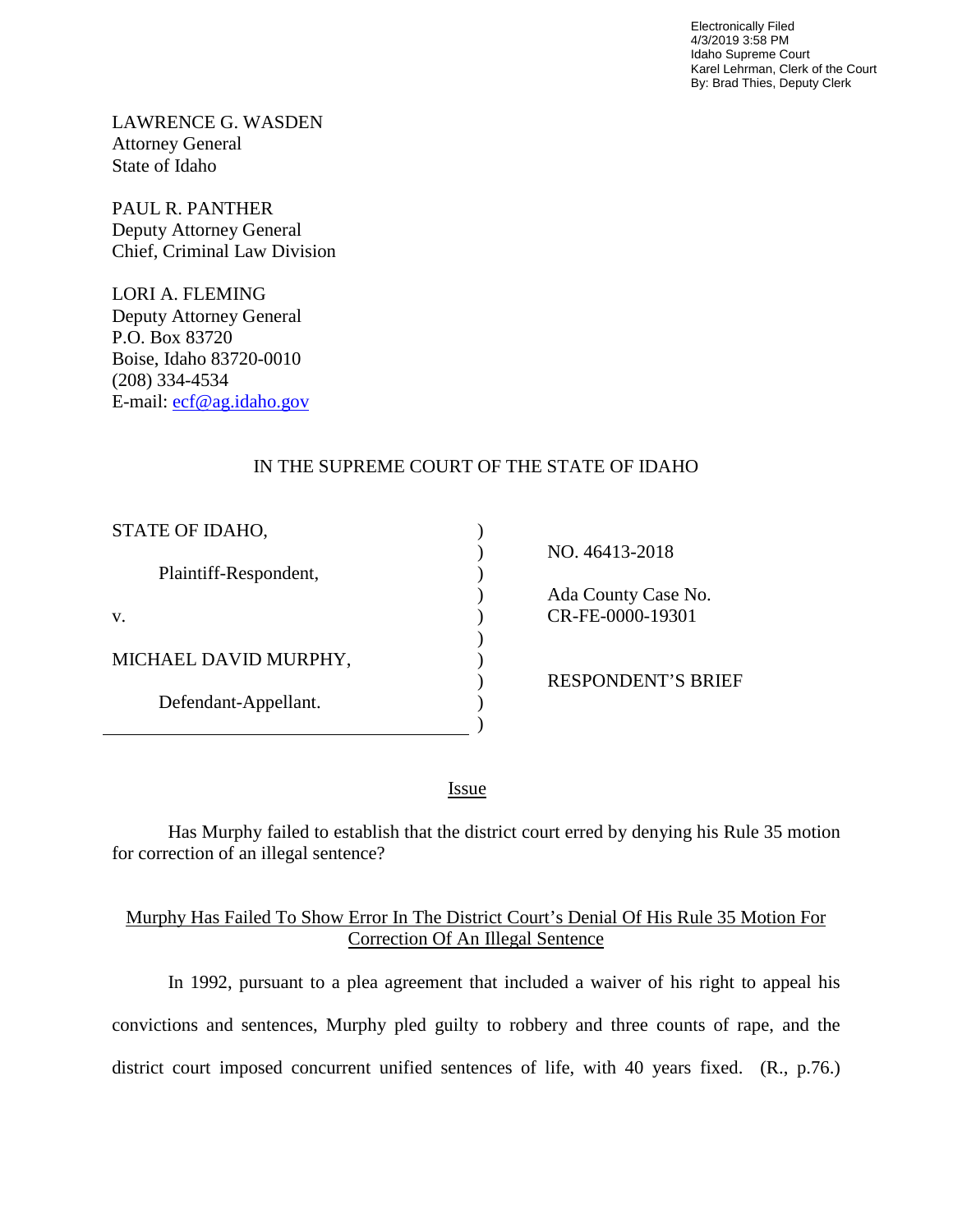Murphy appealed and the Idaho Supreme Court dismissed his appeal, holding that Murphy had voluntarily waived his right to appeal. State v. Murphy, 125 Idaho 456, 872 P.2d 719 (1994).

Murphy later filed a Rule 35(a) motion for correction of an illegal sentence, contending that his sentences exceeded the maximum sentences allowed by law. State v. Murphy, 144 Idaho 152, 158 P.3d 315 (Ct. App. 2007). On March 13, 2007, the Idaho Court of Appeals affirmed the district court's order denying Murphy's Rule 35(a) motion for correction of an illegal sentence, holding that Murphy's sentences of "life imprisonment with 40 years determinate for robbery and three counts of rape" were not illegal. Id.

Approximately 11 years later, on May 22, 2018, Murphy filed a second Rule 35(a) motion for correction of an illegal sentence, asserting that his sentences are illegal because "he was not told by counsel that he did not have to speak with [the] PSI Investigator" and because the district court did not order a neuropsychological examination prior to sentencing him. (R., pp.14-18.) The district court entered an order denying the motion on May 29, 2018, and, on June 7, 2018, Murphy filed a notice of appeal timely from the district court's order denying his second Rule 35(a) motion for correction of an illegal sentence. (R., pp.76-80, 81-84.)

Mindful of legal authority that forecloses his argument, Murphy nevertheless asserts on appeal that the district court erred by denying his Rule 35(a) motion for correction of an illegal sentence, claiming as he did below that his sentences are illegal "because his trial counsel failed to tell him he did not have to participate in the Presentence Investigation process" and "his right to due process was violated because exculpatory evidence (a neuropsychological examination) was not presented to the district court prior to his sentencing." (Appellant's brief, pp.3-4 (parenthetical notation added).) Murphy has failed to show error in the denial of his Rule 35(a) motion for correction of an illegal sentence.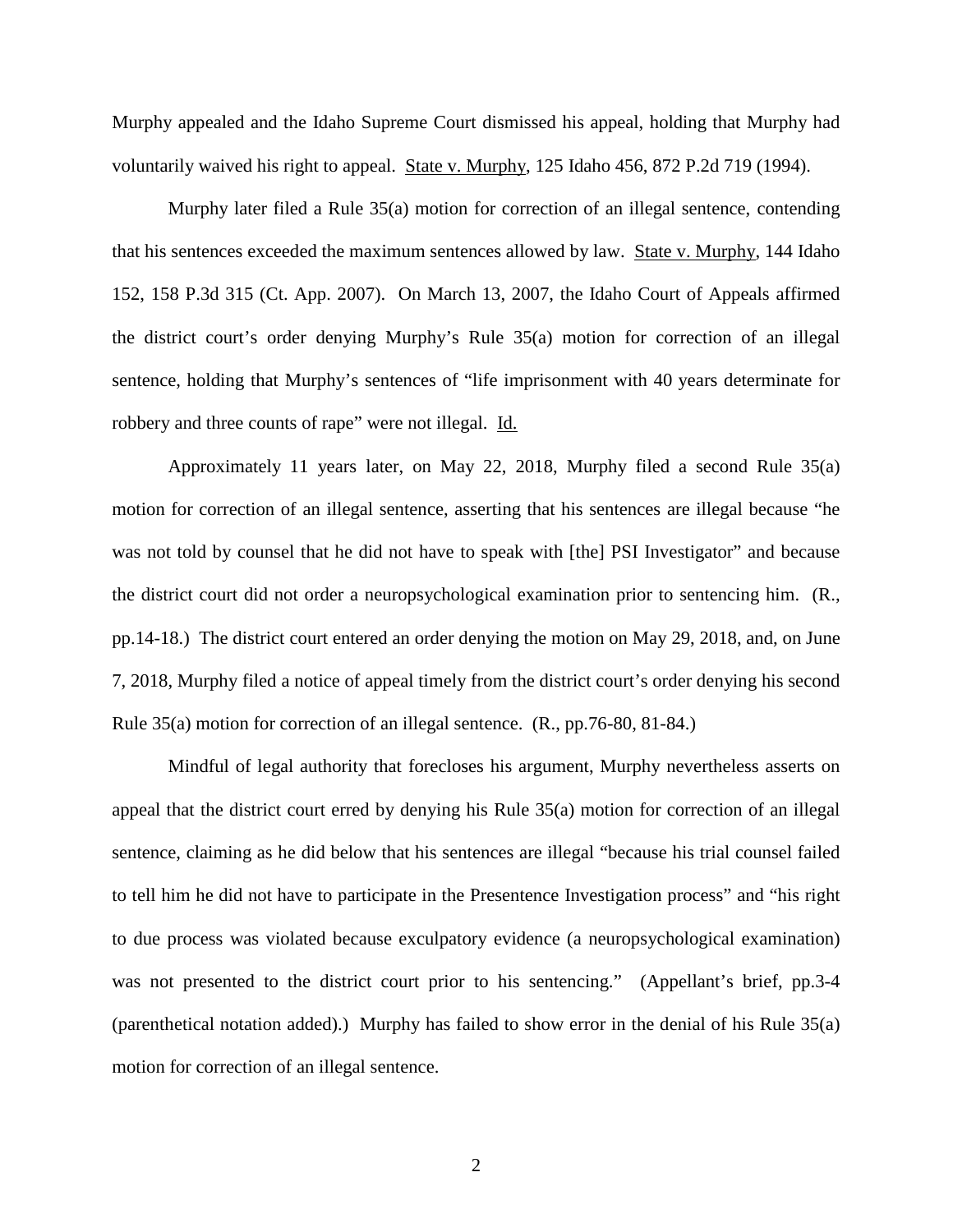Pursuant to Idaho Criminal Rule 35, a district court may correct a sentence that is "illegal from the face of the record at any time." In State v. Clements, 148 Idaho 82, 87, 218 P.3d 1143, 1148 (2009), the Idaho Supreme Court held that "the interpretation of 'illegal sentence' under Rule 35 is limited to sentences that are illegal from the face of the record, i.e., those sentences that do not involve significant questions of fact nor an evidentiary hearing to determine their illegality." An illegal sentence under Rule 35 is one in excess of a statutory provision or otherwise contrary to applicable law. State v. Alsanea, 138 Idaho 733, 745, 69 P.3d 153, 165 (Ct. App. 2003).

Idaho Criminal Rule 35 cannot be used as the procedural mechanism to attack the validity of the underlying conviction. State v. McDonald, 130 Idaho 963, 965, 950 P.2d 1302, 1304 (Ct. App. 1997). "[U]nder [Rule 35,](http://www.westlaw.com/Link/Document/FullText?findType=L&pubNum=1006902&cite=IDRRCRPR35&originatingDoc=Ia88894a5b6eb11e4b86bd602cb8781fa&refType=LQ&originationContext=document&vr=3.0&rs=cblt1.0&transitionType=DocumentItem&contextData=(sc.UserEnteredCitation)) a trial court cannot examine the underlying facts of a crime to which a defendant pled guilty to determine if the sentence is illegal." State v. Wolfe, 158 Idaho 55, 65, 343 P.3d 497, 507 (2015) (citations omitted). "Moreover, [Rule 35'](http://www.westlaw.com/Link/Document/FullText?findType=L&pubNum=1006902&cite=IDRRCRPR35&originatingDoc=Ia88894a5b6eb11e4b86bd602cb8781fa&refType=LQ&originationContext=document&vr=3.0&rs=cblt1.0&transitionType=DocumentItem&contextData=(sc.UserEnteredCitation))s purpose is to allow courts to correct illegal sentences, *not* to reexamine errors occurring at trial or before the imposition of the sentence." Id. (emphasis original).

Murphy contends that his sentences are illegal "because his trial counsel failed to tell him he did not have to participate in the Presentence Investigation process" and "his right to due process was violated" because a neuropsychological examination "was not presented to the district court prior to his sentencing." (Appellant's brief, p.4.) However, Murphy's complaints are not the proper subject of a Rule 35(a) motion. On their face, the claims do not allege Murphy's *sentences* are in excess of a statutory provision or otherwise contrary to applicable law. Rather, they are claims that his counsel and/or the district court committed error *before the*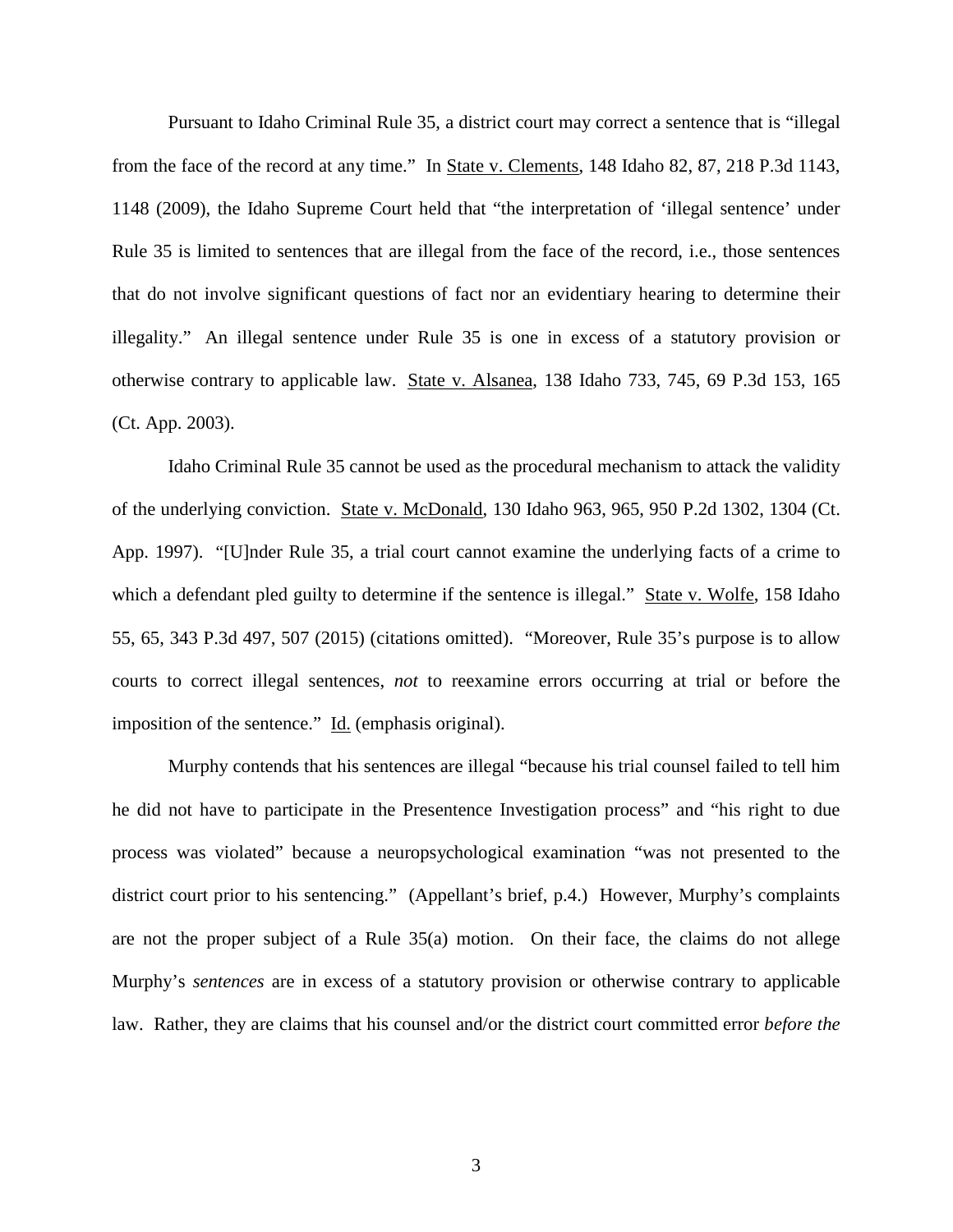*imposition of sentence*. The alleged errors are therefore not within the scope of Rule 35(a). See, e.g., Wolfe, 158 Idaho at 65, 343 P.3d at 507.

The penalty for robbery is not less than five years, up to life in prison, I.C. § 18-6503, and the penalty for rape is not less than one year, up to life in prison, I.C. § 18-6104. The district court imposed concurrent unified sentences of life, with 40 years fixed (R., p.76), which fall within the statutory guidelines. See Murphy, 144 Idaho 152, 158 P.3d 315 (affirming the district court's determination that Murphy's sentences of "life imprisonment with 40 years determinate for robbery and three counts of rape" did not exceed the maximum sentences permitted by law and thus were not illegal). Murphy has not shown that his sentences are illegal, nor has he shown any other basis for reversal of the district court's order denying his (second) Rule 35(a) motion. Therefore, the district court's May 29, 2018 order denying Murphy's Rule 35(a) motion for correction of an illegal sentence should be affirmed.

#### Conclusion

The state respectfully requests this Court to affirm the district court's order denying Murphy's Rule 35(a) motion for correction of an illegal sentence.

DATED this 3rd day of April, 2019.

 $/s$  Lori A. Fleming LORI A. FLEMING Deputy Attorney General

 VICTORIA RUTLEDGE Paralegal